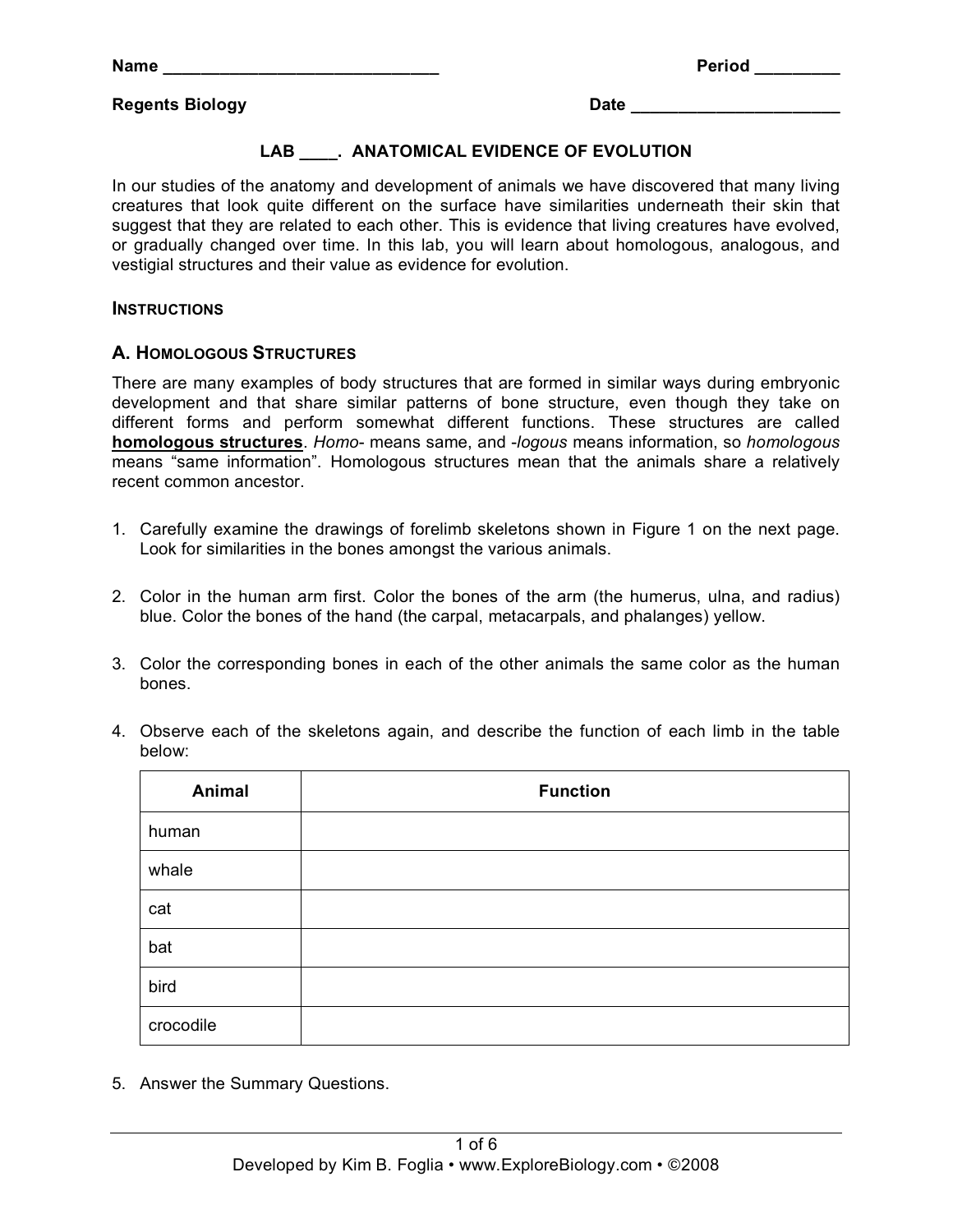

2 of 6 Developed by Kim B. Foglia • www.ExploreBiology.com • ©2008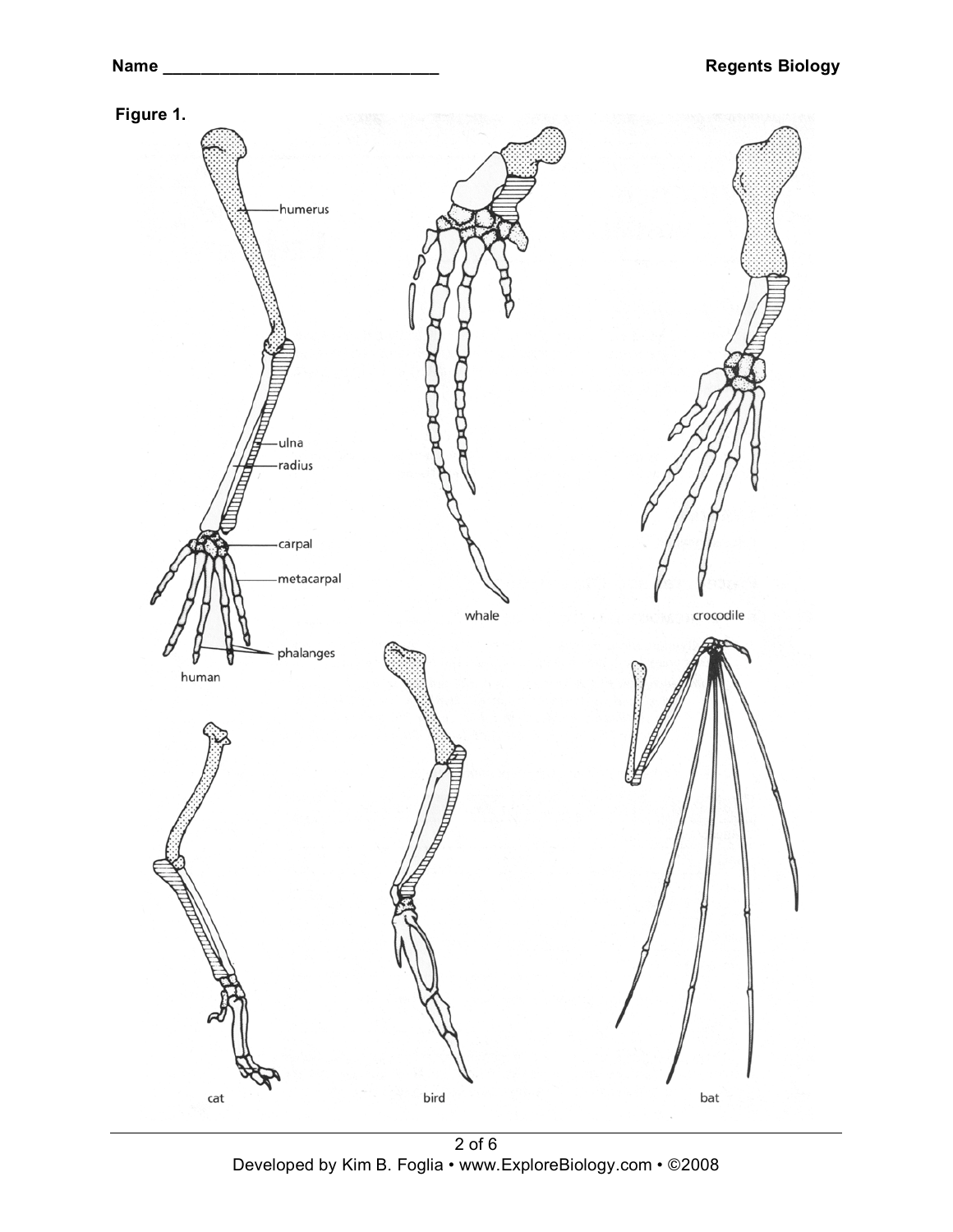# **B. ANALOGOUS STRUCTURES**

There are also many examples of body structures in animals that are very similar in function and superficially similar in form and but develop very different and have very different internal structures and embryonic development. These structures are called **analogous structures**. Analogous structures mean that the animals do not share a recent common ancestor.

- 1. Examine the butterfly wing and the bird wing shown in Figure 2.
- 2. Look for any similar bone structure.
- 3. Answer the Summary Questions.





### **B. VESTIGIAL STRUCTURES**

There are also many examples of body structures in animals that show gradual changes over time. In some cases, these changes have reduced or removed the function of some body parts and organs. These reduced or lost structures are called **vestigial structures**. The wings of penguins and the leg bones of snakes are examples of this phenomenon.

- 1. Observe the drawings of the cavefish and the minnow shown in Figure 3. The fish are related to each other but the cave fish is blind and only has the remnants of an eye.
- 2. Answer the Summary Questions.

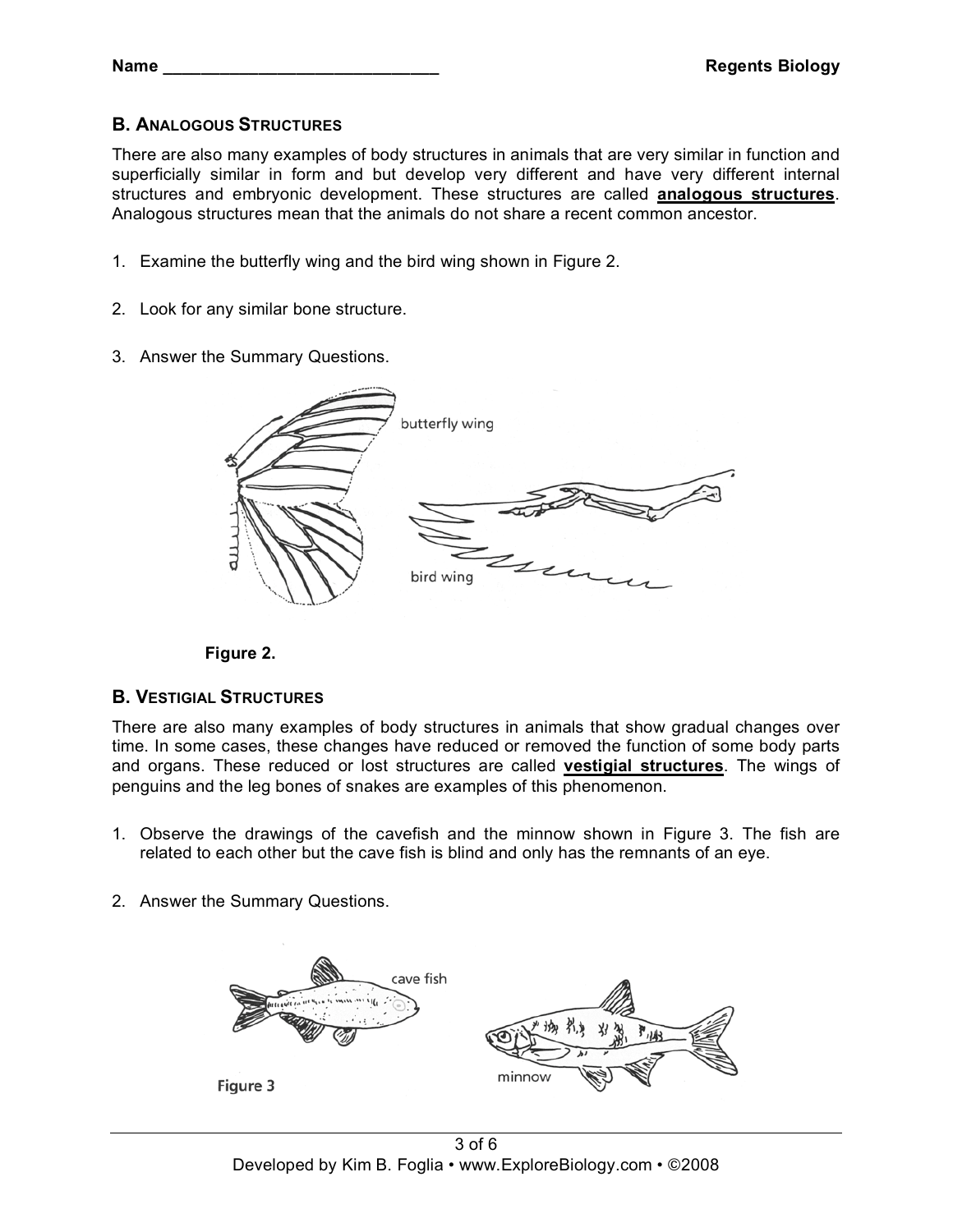# **SUMMARY QUESTIONS**

#### **HOMOLOGOUS STRUCTURES**

- 1. Are the functions of the limbs of each of the animals illustrated the same or different?
- 2. Are the bones of the limbs arranged in a similar or in a very different way in each animal?

\_\_\_\_\_\_\_\_\_\_\_\_\_\_\_\_\_\_\_\_\_\_\_\_\_\_\_\_\_\_\_\_\_\_\_\_\_\_\_\_\_\_\_\_\_\_\_\_\_\_\_\_\_\_\_\_\_\_\_\_\_\_\_\_\_\_\_\_\_\_\_\_\_\_\_

\_\_\_\_\_\_\_\_\_\_\_\_\_\_\_\_\_\_\_\_\_\_\_\_\_\_\_\_\_\_\_\_\_\_\_\_\_\_\_\_\_\_\_\_\_\_\_\_\_\_\_\_\_\_\_\_\_\_\_\_\_\_\_\_\_\_\_\_\_\_\_\_\_\_\_

\_\_\_\_\_\_\_\_\_\_\_\_\_\_\_\_\_\_\_\_\_\_\_\_\_\_\_\_\_\_\_\_\_\_\_\_\_\_\_\_\_\_\_\_\_\_\_\_\_\_\_\_\_\_\_\_\_\_\_\_\_\_\_\_\_\_\_\_\_\_\_\_\_\_\_

\_\_\_\_\_\_\_\_\_\_\_\_\_\_\_\_\_\_\_\_\_\_\_\_\_\_\_\_\_\_\_\_\_\_\_\_\_\_\_\_\_\_\_\_\_\_\_\_\_\_\_\_\_\_\_\_\_\_\_\_\_\_\_\_\_\_\_\_\_\_\_\_\_\_\_

\_\_\_\_\_\_\_\_\_\_\_\_\_\_\_\_\_\_\_\_\_\_\_\_\_\_\_\_\_\_\_\_\_\_\_\_\_\_\_\_\_\_\_\_\_\_\_\_\_\_\_\_\_\_\_\_\_\_\_\_\_\_\_\_\_\_\_\_\_\_\_\_\_\_\_

\_\_\_\_\_\_\_\_\_\_\_\_\_\_\_\_\_\_\_\_\_\_\_\_\_\_\_\_\_\_\_\_\_\_\_\_\_\_\_\_\_\_\_\_\_\_\_\_\_\_\_\_\_\_\_\_\_\_\_\_\_\_\_\_\_\_\_\_\_\_\_\_\_\_\_

\_\_\_\_\_\_\_\_\_\_\_\_\_\_\_\_\_\_\_\_\_\_\_\_\_\_\_\_\_\_\_\_\_\_\_\_\_\_\_\_\_\_\_\_\_\_\_\_\_\_\_\_\_\_\_\_\_\_\_\_\_\_\_\_\_\_\_\_\_\_\_\_\_\_\_

\_\_\_\_\_\_\_\_\_\_\_\_\_\_\_\_\_\_\_\_\_\_\_\_\_\_\_\_\_\_\_\_\_\_\_\_\_\_\_\_\_\_\_\_\_\_\_\_\_\_\_\_\_\_\_\_\_\_\_\_\_\_\_\_\_\_\_\_\_\_\_\_\_\_\_

\_\_\_\_\_\_\_\_\_\_\_\_\_\_\_\_\_\_\_\_\_\_\_\_\_\_\_\_\_\_\_\_\_\_\_\_\_\_\_\_\_\_\_\_\_\_\_\_\_\_\_\_\_\_\_\_\_\_\_\_\_\_\_\_\_\_\_\_\_\_\_\_\_\_\_

\_\_\_\_\_\_\_\_\_\_\_\_\_\_\_\_\_\_\_\_\_\_\_\_\_\_\_\_\_\_\_\_\_\_\_\_\_\_\_\_\_\_\_\_\_\_\_\_\_\_\_\_\_\_\_\_\_\_\_\_\_\_\_\_\_\_\_\_\_\_\_\_\_\_\_

\_\_\_\_\_\_\_\_\_\_\_\_\_\_\_\_\_\_\_\_\_\_\_\_\_\_\_\_\_\_\_\_\_\_\_\_\_\_\_\_\_\_\_\_\_\_\_\_\_\_\_\_\_\_\_\_\_\_\_\_\_\_\_\_\_\_\_\_\_\_\_\_\_\_\_

 $\mathcal{L}_\text{max}$  , and the contribution of the contribution of the contribution of the contribution of the contribution of the contribution of the contribution of the contribution of the contribution of the contribution of t

- 3. Does the similarity in bone structure suggest a common ancestry amongst these animals?
- 4. Offer a possible evolutionary explanation for how the skeletons can be similar but the functions very different in each of the animals.

### **ANALOGOUS STRUCTURES**

- 5. What function do the butterfly and bird wings share?
- 6. In what way do these structures differ?

7. Explain why these are considered analogous structures and not homologous structures.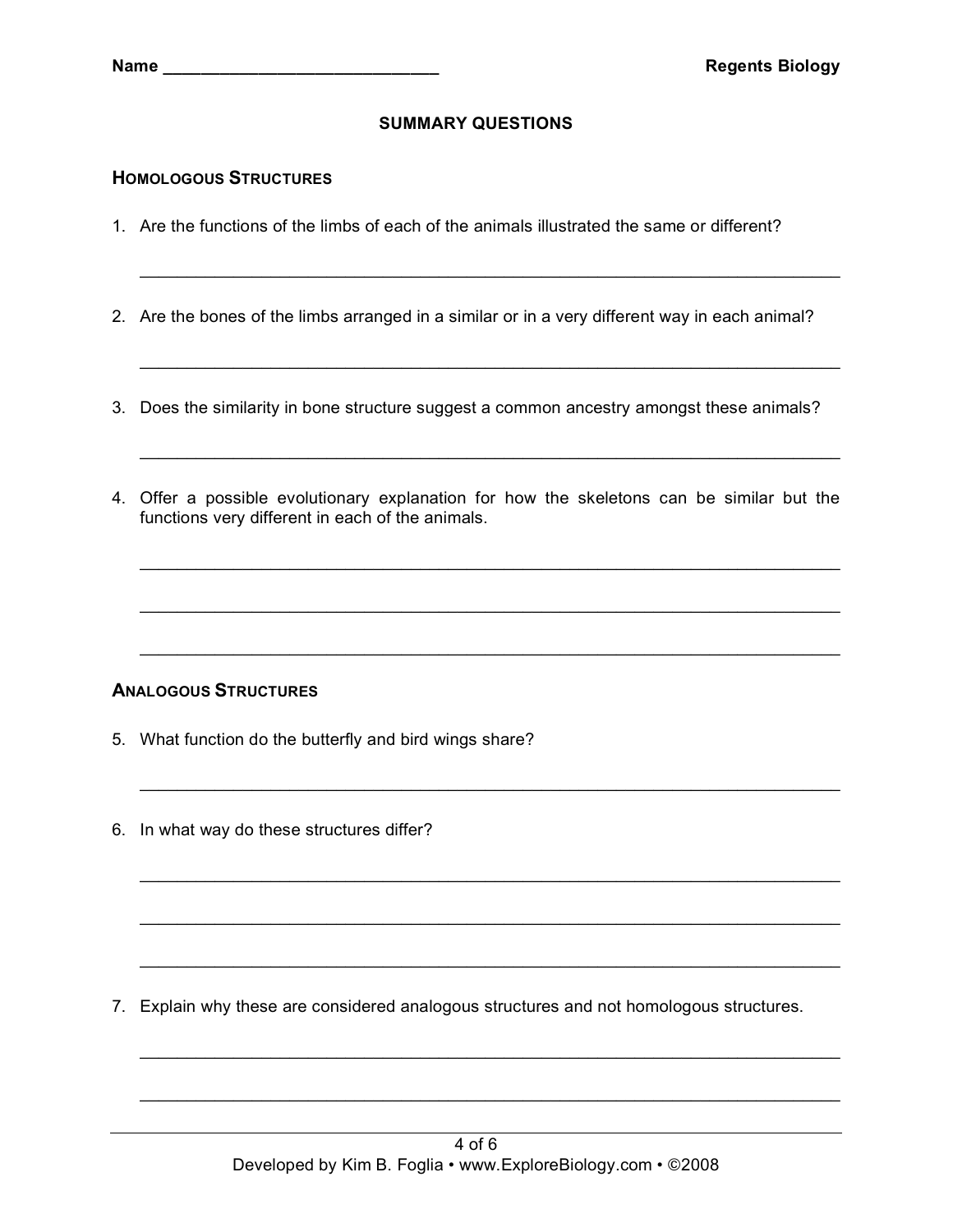### **VESTIGIAL STRUCTURES**

- 8. Explain why eyesight is not an important adaptation to life in a deep sea cave.
- 9. Does the appearance of the cavefish and the minnow suggest a common ancestry? Why?

\_\_\_\_\_\_\_\_\_\_\_\_\_\_\_\_\_\_\_\_\_\_\_\_\_\_\_\_\_\_\_\_\_\_\_\_\_\_\_\_\_\_\_\_\_\_\_\_\_\_\_\_\_\_\_\_\_\_\_\_\_\_\_\_\_\_\_\_\_\_\_\_\_\_\_

\_\_\_\_\_\_\_\_\_\_\_\_\_\_\_\_\_\_\_\_\_\_\_\_\_\_\_\_\_\_\_\_\_\_\_\_\_\_\_\_\_\_\_\_\_\_\_\_\_\_\_\_\_\_\_\_\_\_\_\_\_\_\_\_\_\_\_\_\_\_\_\_\_\_\_

\_\_\_\_\_\_\_\_\_\_\_\_\_\_\_\_\_\_\_\_\_\_\_\_\_\_\_\_\_\_\_\_\_\_\_\_\_\_\_\_\_\_\_\_\_\_\_\_\_\_\_\_\_\_\_\_\_\_\_\_\_\_\_\_\_\_\_\_\_\_\_\_\_\_\_

\_\_\_\_\_\_\_\_\_\_\_\_\_\_\_\_\_\_\_\_\_\_\_\_\_\_\_\_\_\_\_\_\_\_\_\_\_\_\_\_\_\_\_\_\_\_\_\_\_\_\_\_\_\_\_\_\_\_\_\_\_\_\_\_\_\_\_\_\_\_\_\_\_\_\_

\_\_\_\_\_\_\_\_\_\_\_\_\_\_\_\_\_\_\_\_\_\_\_\_\_\_\_\_\_\_\_\_\_\_\_\_\_\_\_\_\_\_\_\_\_\_\_\_\_\_\_\_\_\_\_\_\_\_\_\_\_\_\_\_\_\_\_\_\_\_\_\_\_\_\_

10. Below is a list of human vestigial structures. Suggest a possible function for each structure and explain why it is considered vestigial.

| <b>Structure</b>                   | <b>Probable Function</b> | <b>Why Vestigial?</b> |
|------------------------------------|--------------------------|-----------------------|
| appendix                           |                          |                       |
| coccyx (tail bone)                 |                          |                       |
| muscle that move<br>ears           |                          |                       |
| muscles that make<br>hair stand up |                          |                       |
| little toe                         |                          |                       |
| wisdom teeth                       |                          |                       |